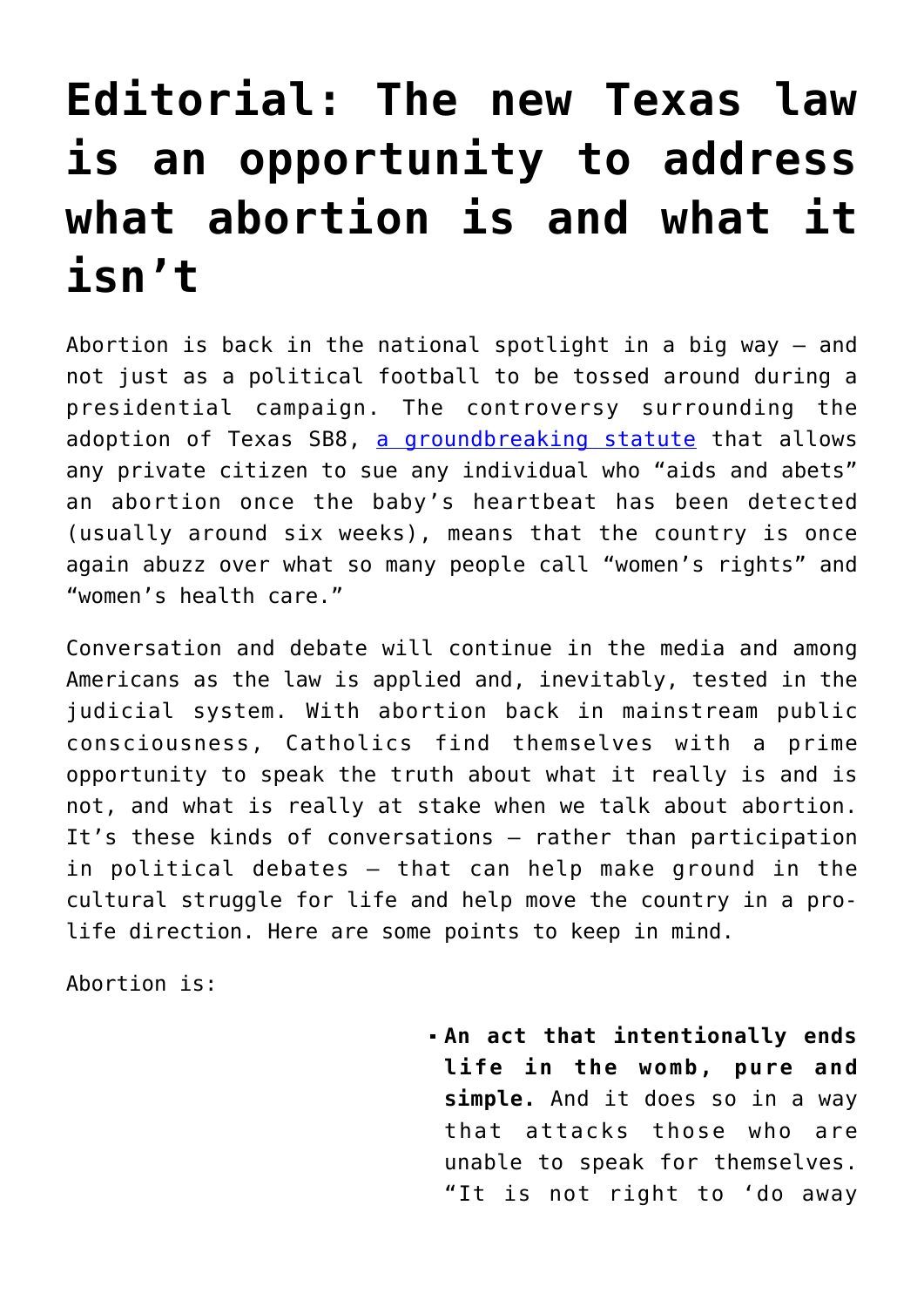with' a human being, however small, in order to solve a problem," Pope Francis [said](https://www.vatican.va/content/francesco/en/audiences/2018/documents/papa-francesco_20181010_udienza-generale.html) during a general audience in 2018. "It is like hiring a hitman to solve a problem."

- **A violation of the Fifth Commandment and a grave sin that separates one from the Church.** As the Catechism of the Catholic Church states: "Human life is sacred because from its beginning it involves the creative action of God and it remains forever in a special relationship with the Creator, who is its sole end. God alone is the Lord of life from its beginning until its end: no one can under any circumstance claim for himself the right directly to destroy an innocent human being."
- **Not the end of the story.** God's mercy is always available. If you know someone who has had an abortion, encourage her with respect and compassion to go to confession and seek proper counseling. A local Project Rachel office is equipped to assist women in post-abortive healing.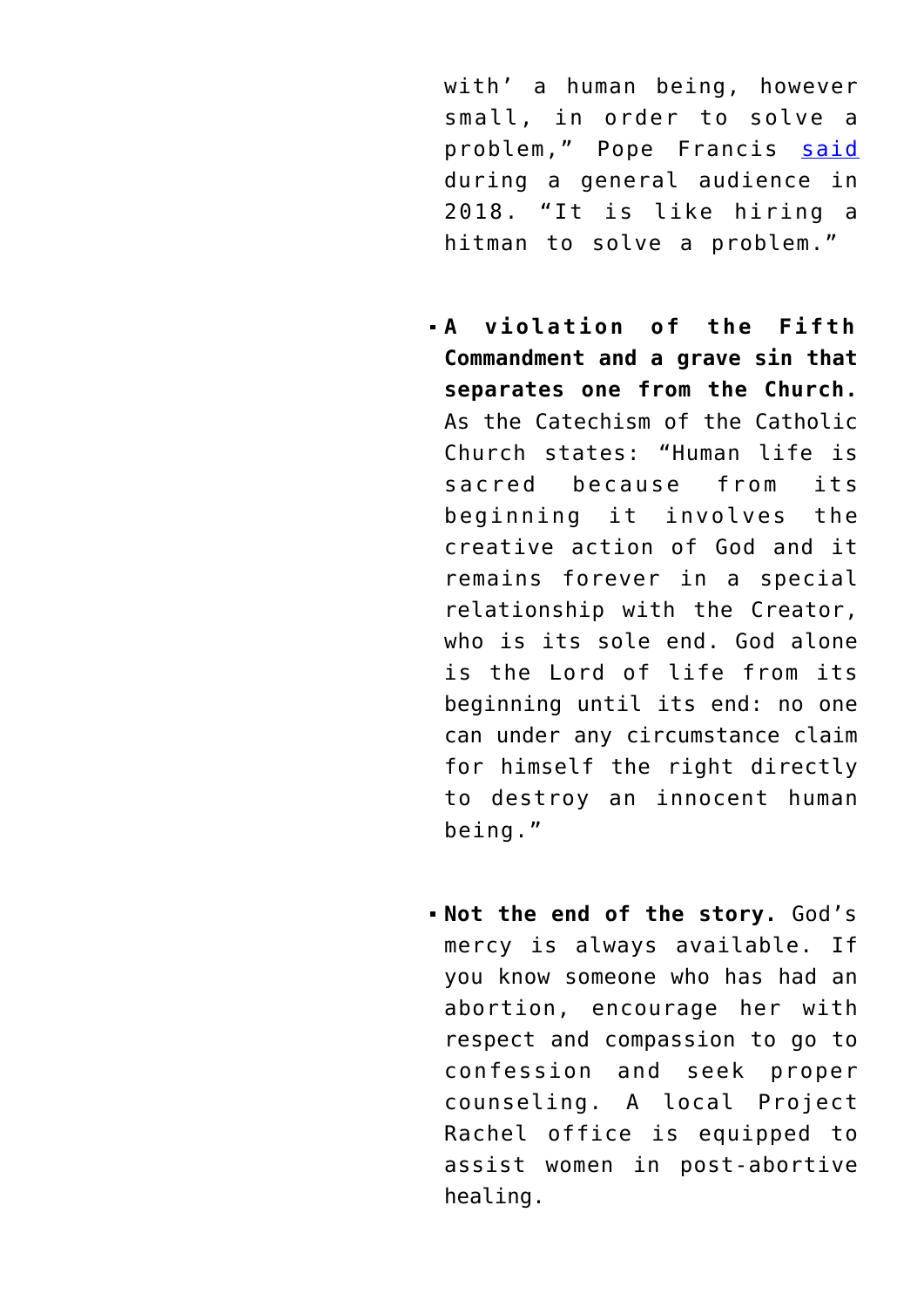**Not the only way an unwanted pregnancy can play out.** Thousands of pro-life crisis pregnancy centers across the country stand ready to provide mothers in need with compassionate, nonjudgmental and practical care. These centers provide medical assistance, help mothers meet their basic needs, and can even offer housing. Adoption agencies also are available to assist moms in crisis pregnancies, and can connect babies with parents desperate for a child to love.

Abortion is not:

**A political tool to be used by politicians in order to appeal to or secure voters on a whim.** Most unfortunately, we find ourselves currently with a Catholic president who at one point proclaimed himself to be pro-life but who just this month said he no longer believes that life begins at conception. When abortion becomes just another political party talking point, we have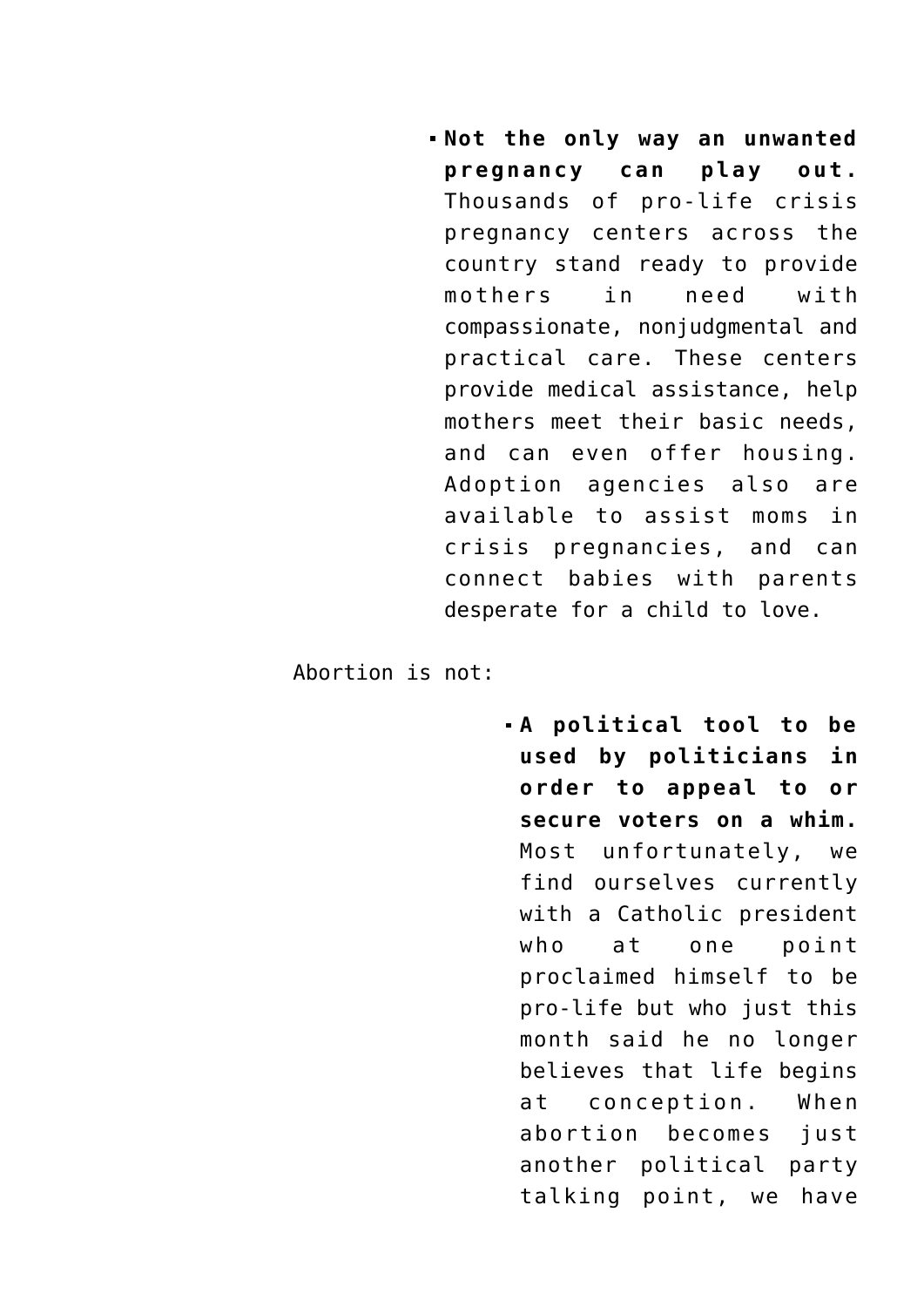truly lost sight of what is really happening in this country's abortion clinics.

- **An act that affects only the mother and the child.** When a child is killed in the womb, lives are changed forever in families and in communities. Doctors and nurses at abortion clinics are hardened. A life created by God, along with all of its future potential, is gone, and the world is changed.
- **Women's health care.** As a [document](https://www.usccb.org/resources/Abortion%20is%20Not%20Healthcare%20final.pdf) from the U.S. Conference of Catholic Bishops' Secretariat of Pro-Life Activities says, abortion "does violence to a very young child, has no clear justification in terms of women's health, and may attack women's health and their very lives." Framing abortion as essential health care is damaging to health care practices that legitimately have the best